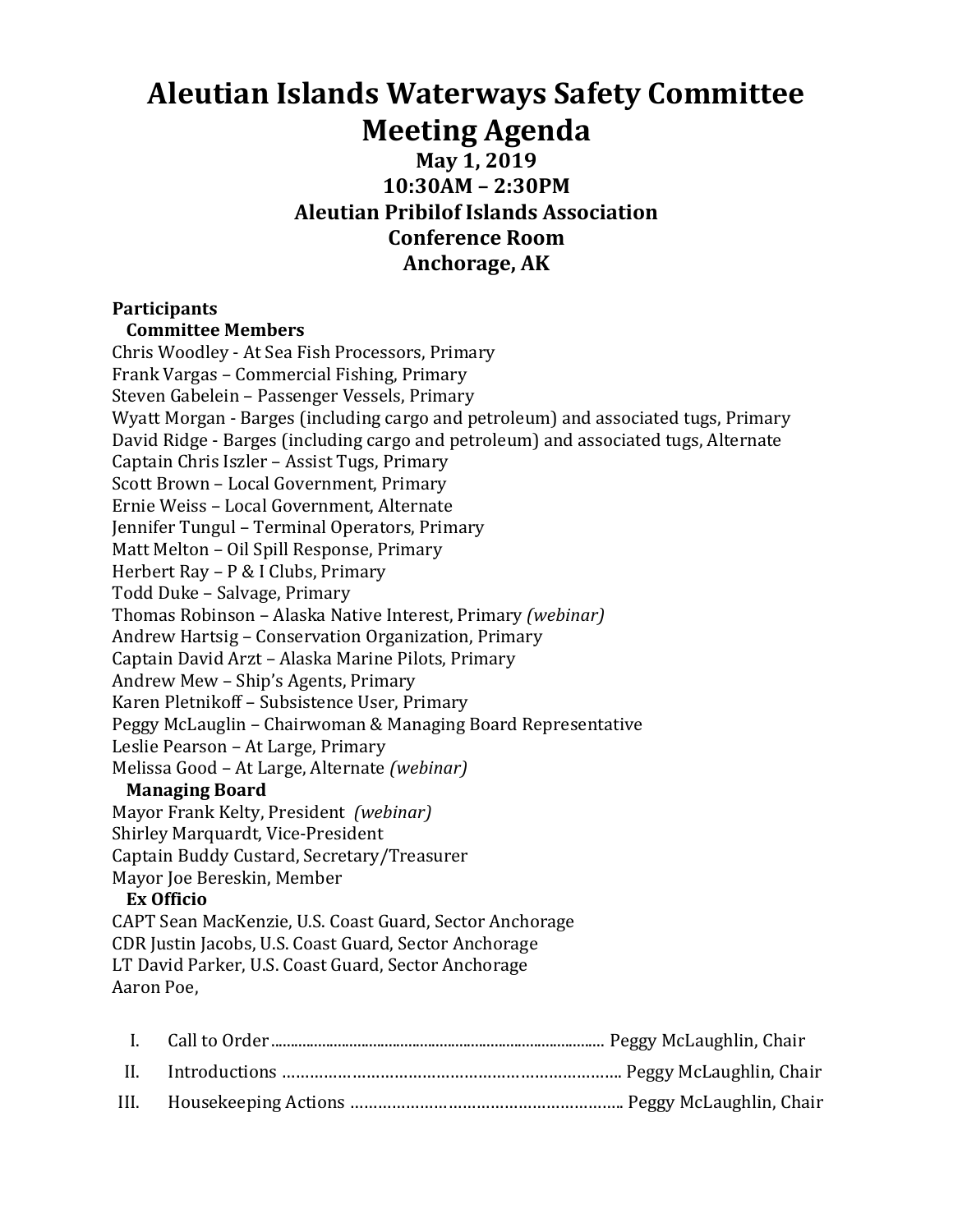- i. Meeting Protocols
- IV. Approval of Agenda
- V. Public Comments (limited to 5 minutes each)
- VI. Approval of Meeting Minutes November 8, 2018
- VII. Reports to Committee
	- a. Ex Offico Reports

|       |                     | ii.         |                          |  |  |
|-------|---------------------|-------------|--------------------------|--|--|
|       |                     | iii.        |                          |  |  |
|       |                     |             |                          |  |  |
|       |                     | $V_{\rm L}$ |                          |  |  |
|       |                     |             |                          |  |  |
| b.    |                     |             |                          |  |  |
|       | $C_{\bullet}$       |             |                          |  |  |
|       | d.                  |             | <b>Workgroup Reports</b> |  |  |
|       |                     |             |                          |  |  |
|       |                     | ii.         |                          |  |  |
|       |                     |             |                          |  |  |
| VIII. | <b>Old Business</b> |             |                          |  |  |
|       | a.                  |             | Waterways Safety Plan    |  |  |
|       | b.                  |             | Heavy Weather Guidelines |  |  |
|       |                     |             |                          |  |  |
| IX.   | <b>New Business</b> |             |                          |  |  |

- a. Coordination between AIWSC and the Sub-area Committee for spill response
- b. Assignments to review recommendations from AIRA and their status of implementation
- X. Review Action Items and Set Next Meeting.......................................Peggy McLaughlin
- XI. Closing Committee Comments
- XII. Adjourn

## Meeting Materials:

- 1. Meeting Protocols and Roster
- 2. Meeting Minutes November 8, 2018